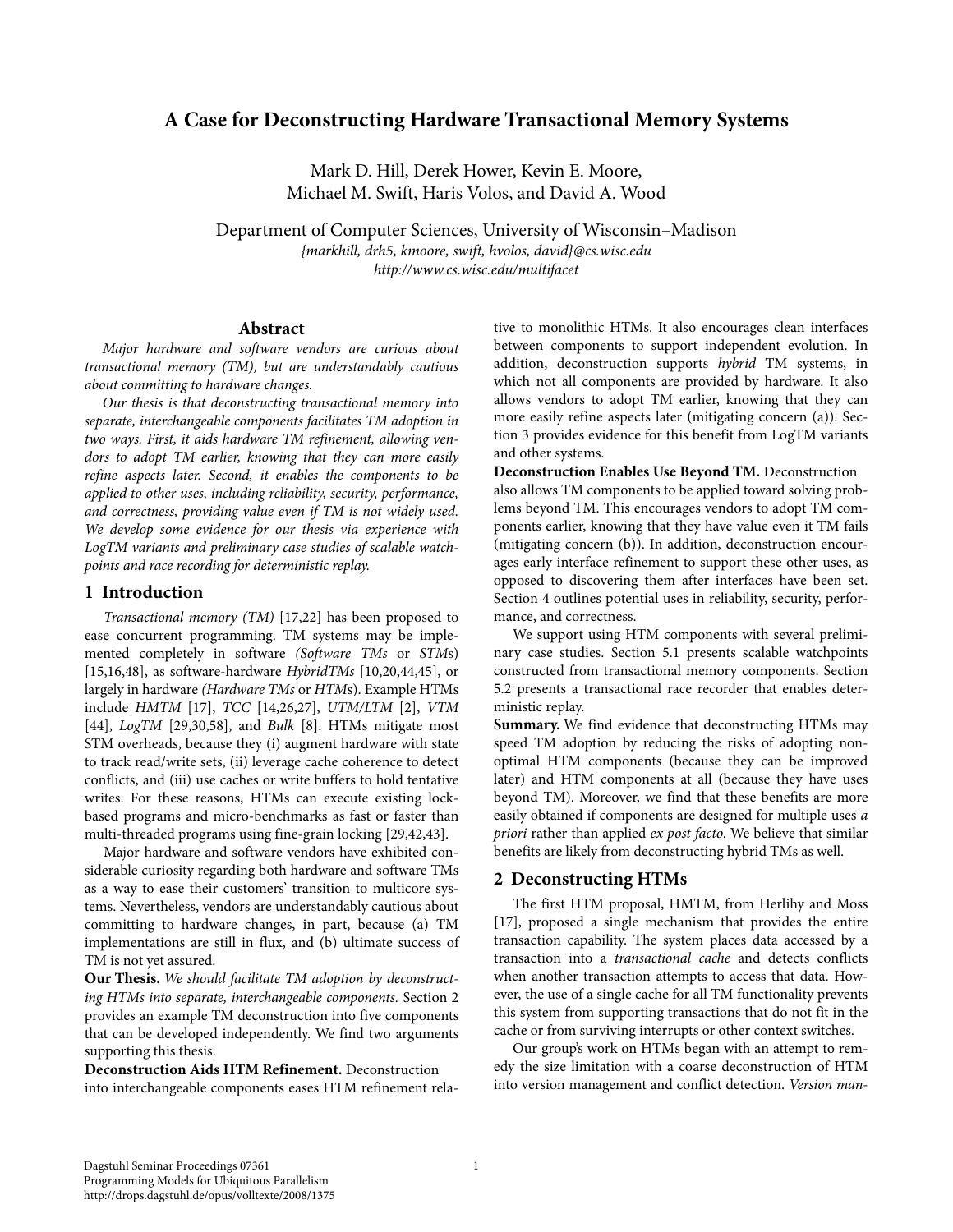<span id="page-1-1"></span>

|                         |                                 | HMTM[17]                                                | $LogTM$ [29]                                        | Nested LogTM [30]                                        | $LogTM-SE$ [58]                                                      |  |
|-------------------------|---------------------------------|---------------------------------------------------------|-----------------------------------------------------|----------------------------------------------------------|----------------------------------------------------------------------|--|
| <b>GRAAS</b> Components | <b>Grouping</b>                 | Xact load, store, validate,<br>commit instructions      | Begin, end, & abort<br>instructions                 | Closed/open begin, commit,<br>& abort instructions       | Same as Nested LogTM                                                 |  |
|                         | <b>Rollback</b>                 | Flush transactional cache                               | Flat log, hardware fill,<br>software abort handling | Segmented log, hardware<br>fill, software abort handling | Segmented log, holds pushed sig-<br>natures, hardware fill, SWaborts |  |
|                         | <b>Access</b><br><b>Summary</b> | Transactional cache states                              | Cache R/W bits<br>& sticky coherence                | Replicated cache R/W bits<br>& sticky coherence          | R/W signatures<br>& sticky coherence                                 |  |
|                         | <b>Access</b><br><b>Check</b>   | On read/write, coherence<br>protocol checks cache state | On read/write, coherence<br>protocol finds R/W bits | Same as LogTM                                            | On read/write, coherence protocol<br>finds <i>signatures</i>         |  |
|                         | <b>Scheduling</b>               | Fixed in hardware                                       | Fixed in hardware                                   | Same as LogTM                                            | HW + SW conflict handler hooks                                       |  |

Table 1. Evolution of Wisconsin HTM Systems from HMTM

*agement* handles the simultaneous storage of both *new* data (for commit) and *old* data (for abort). *Conflict detection* signals an overlap between the *write set* (data written) of one transaction and the write set or *read set* (data read) of other concurrent transactions.

Our first proposal, LogTM [29] combines innovative version management with extant conflict detection methods extending cache tags with transaction state. On transactional writes, LogTM saves old values in per-thread *logs* and writes new values "in place," in contrast to HMTM, SLE [42], TCC, Bulk and others that buffer speculative new values and replace old values only at commit.

What's important here is not whether LogTM is better, but that deconstruction enables a separation of concerns: with LogTM, version management and conflict detection use different mechanisms that may be evolved separately. We will argue that separation accelerates both refining HTMs ([Section 3\)](#page-1-0) and allowing HTM mechanisms to be applied to other purposes [\(Section 4\)](#page-2-0).

To these ends, our current best hypothesis for an HTM deconstruction is the *GRAAS components* (pronounced "grass"). For each component, we describe its function and prove a few sample mechanisms:

1) **Grouping**: How the TM system is informed of what instructions should form a transaction. This may be via explicit instructions that begin and end a transaction [14] or inferred from other instructions [7,17].

2) **Rollback**: How the TM system "undoes" a transaction's tentative execution to support abort. This may entail flushing new values from a cache [14] or walking a log to restore old values to memory [29].

3) **Access Summary**: How the TM system records a transaction's read/write sets. This information is needed to detect when transactions conflict and are not serializable. HTMs have provided this function with a separate cache [17], with bits on existing cache lines [2,14,29], with bloom-filter like signatures [8,28,58], and with memory tags [2,6].

4) **Access Check**: When and how the TM system checks for conflicts (i.e., access summary overlaps). Some HTMs check access lazily, by broadcasting the write set at commit to other processors [8]. Others perform access checks eagerly, as part of the coherence protocol [17,29].

5) **Scheduling**: How the TM system seeks concurrency, liveness, and fairness in the presence of conflicts. This generally takes the form of a conflict handler that may stall, abort, or queue a transaction. Scheduling has been implemented as a simple hardware conflict resolution policy [14,29] or as a software handler that can support more flexible policies [60].

In the next section, we provide evidence for the value of the GRAAS components. Nevertheless, GRAAS is a work-inprogress that should be interpreted as an example deconstruction, not the final word.

# <span id="page-1-0"></span>**3 Deconstruction Aids HTM Refinement**

Here, we examine how deconstructing HTMs into separate components facilitates improving HTMs. We first present our experience with LogTM as a case study and then touch upon how others have productively used deconstruction.

As discussed above, our group first developed LogTM. This system separated out and replaced version management (now renamed the GRAAS component *rollback)*, but left other components unchanged from prior HTMs (see first two columns of [Table](#page-1-1) 1).

Our second HTM, *Nested LogTM* [30], adds support for closed [32] and open nested transactions [33,51]. Deconstruction separated implementation changes into three separate concerns. *Grouping* was refined so that commit instructions indicated closed or open nesting. *Rollback* used a segmented, rather than flat, log to enable partial abort. *Access summary* was enhanced by replicating read/write bit (R/W) bits on each cache block (e.g., 4 times). This last change, which increased hardware costs and limited the number of nesting levels to the replication of R/W bits, inspired our third HTM.

Our third HTM, *LogTM Signature Edition (LogTM-SE)* [58], reduces support needed in L1 caches, supports unbounded nesting, and (independently) enables better conflict management. Once again, decomposition made implementation more straightforward. The most important change is that the access summary of each transaction is maintained via a compact signature (e.g., 128 bytes) [5,31,39,47]. This change necessitated small changes to support rollback (to save/ restore signatures on the log) and access check (check signatures rather than in-cache R/W bits). In addition, LogTM-SE supports trapping on transaction conflicts to enable flexible scheduling [46].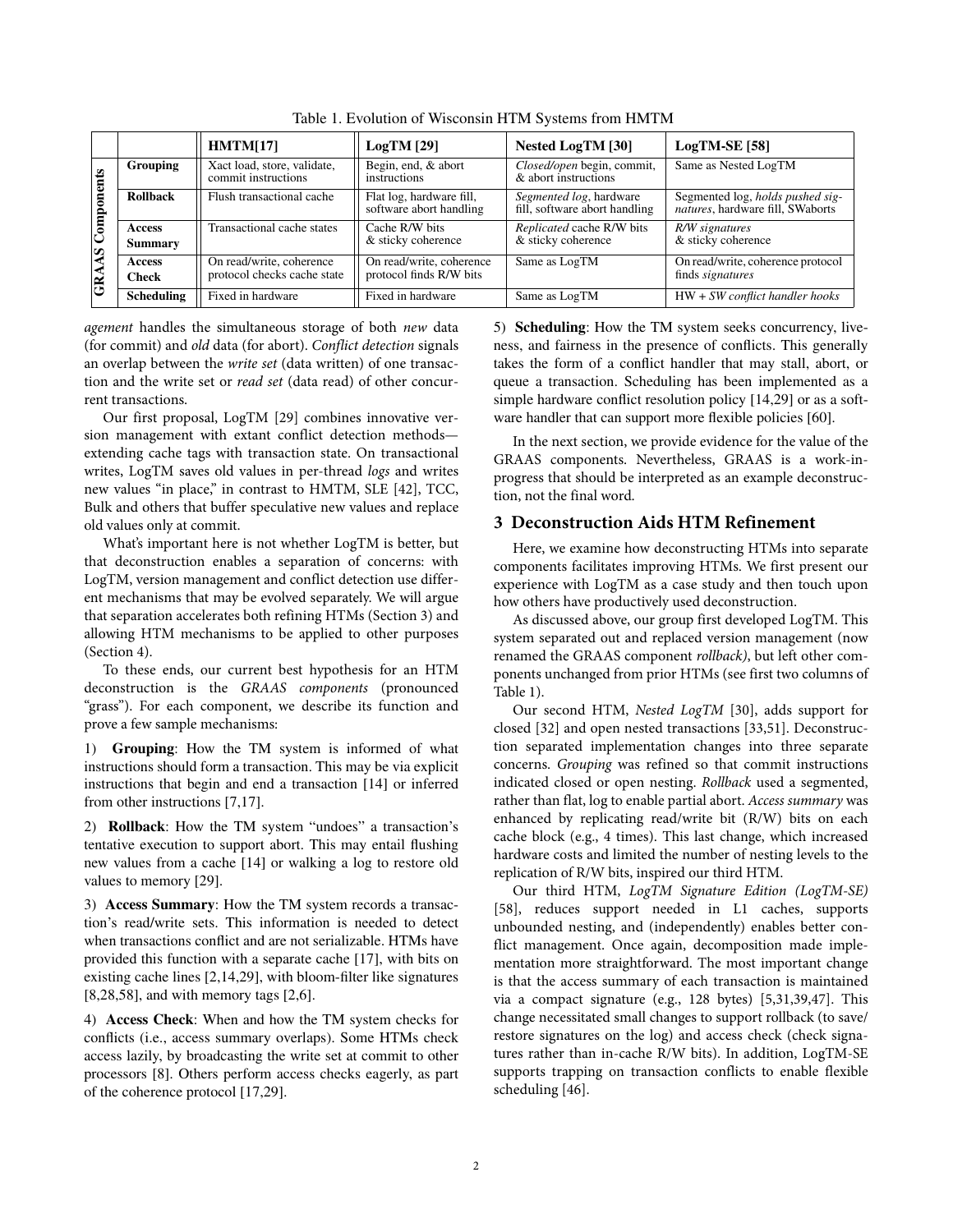

<span id="page-2-1"></span>**Figure 1: Additional state for a single core of a LogTM-SE CMP with the GRAAS components labeled.**

The GRAAS deconstruction enabled these LogTM improvements (see [Table](#page-1-1) 1). Understanding that access summaries are different than access checks, for example, allowed LogTM-SE to change access summaries to signatures without changing access checking via coherence.

Without deconstruction, the components of an HTM are tightly integrated, making it difficult to address a problem with one component without impacting the others. For example, when a single hardware structure, such as the cache, provides both access checks and access summaries, it is difficult for the OS to deschedule the transaction, because the access check mechanism is not available once the thread has been suspended. LogTM-SE solves this problem with an additional variety of access check, *summary signatures*. These are local access summaries representing descheduled threads that are checked on every memory reference.

# **3.1 Deconstructing LogTM-SE**

To demonstrate the utility of deconstructing HTM, we provide several examples based on a deconstruction of LogTM-SE [58] . LogTM-SE supports the GRAAS components using a combination of hardware mechanisms and low-level software. [Figure 1](#page-2-1) shows the additional hardware state associated with each component.

**Grouping.** LogTM-SE hardware implements grouping with the TMnest register, which is the transaction nesting depth (0 means non-transactional). The *xbegin* and *xend* instructions increment and decrement this register.

**Rollback.** Rollback is implemented by a user-level software handler that restores old values from the transaction log, the bounds of which are defined by the Log Pointer and Log Base registers. Hardware writes old values to the log prior to store instructions.

**Access Summary.** Access summary is provided by hardware signatures (read and write). In LogTM-SE, the access summary for an active transaction is collected in the read and write signature and may be saved/restored by software.

**Access Check.** Access check is implemented by hardware checks of processors' primary and summary signatures. An extension to the coherence mechanism checks each memory request for conflicts with the primary signatures on all other processors. An additional hardware check tests for a conflict with the executing processor's local summary signature.

**Scheduling.** Scheduling in LogTM-SE is provided by (1) a fixed transaction conflict resolution policy implemented in the coherence mechanism and (2) a software handler for conflicts with descheduled transactions. The conflict handler may stall (and later resume) an active transaction, abort the current transaction and (later) restart it, or switch to an alternate execution path.

# **3.2 Deconstruction in Other HTMs**

Several other HTMs implicitly use deconstruction to aid HTM refinement. For example, Bulk [8] enhances a design similar to TCC [14] by changing the access check mechanism and access summary mechanism. Similar to LogTM-SE, Bulk uses signatures to over-approximate the read- and write-sets of a transaction. But, Bulk detects conflicts by broadcasting the signatures during commit. Another example of limited deconstruction is to use OS scheduling primitives to resolve conflicts [60].

Deconstruction is also useful for constructing hybrid TM systems, where software and hardware cooperatively provide transactions. For example, SigTM relies on software for grouping, rollback, and scheduling, but uses hardware signatures for access checks and summarization [28].

#### <span id="page-2-0"></span>**4 Deconstruction Enables Use Beyond TM**

Transactional memory was originally proposed to ease high-performance concurrent programming. However, deconstructing TM led us to realize that the GRAAS components may be independently useful to solve other problems. Components that support other uses may encourage hardware vendors to implement transactional memory, as the mechanisms are useful even if TM is not widely adopted.

Applying HTM components to other problem areas has the additional benefit of refining the interfaces. In many cases, small semantic changes or additional features may greatly improve the utility of a component. As we show in [Section 5.1,](#page-4-0) the ability to continue a transaction after a conflict is simple to implement and useful for debugging purposes, but may not have been considered solely for transactional memory.

We identify four problem areas in which transactional components may be of use:

- **Reliability:** handling hardware and software failures
- **Security:** providing fine-grained access control
- Performance: speculating on fast-path code
- **Correctness:** finding bugs, including concurrency problems

In each of these areas, the GRAAS components provide new capabilities that are not possible with monolithic TMs or are prohibitively slow. [Table](#page-3-0) 2 lists eight potential applications of the GRAAS components for addressing critical issues outside of TM.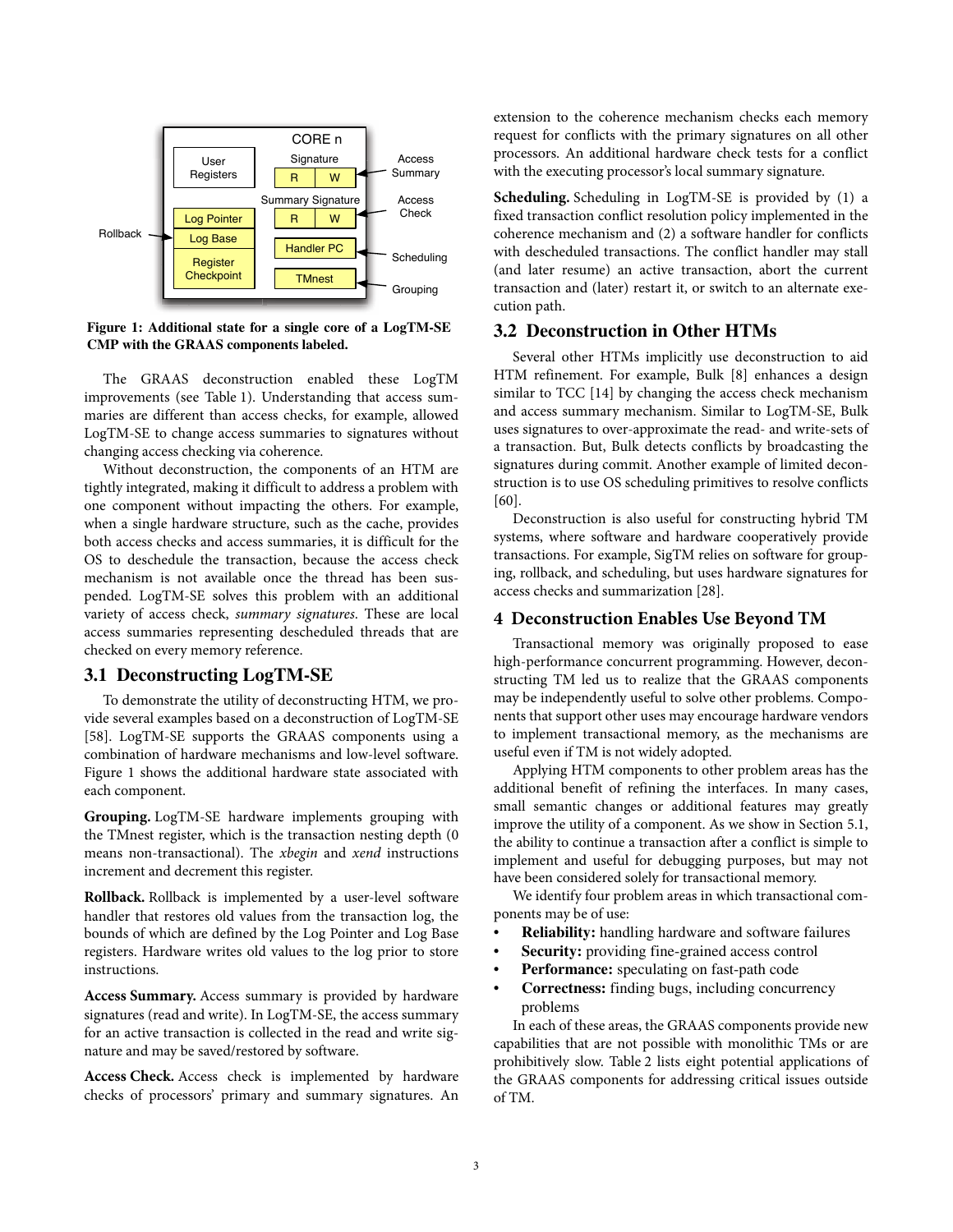<span id="page-3-0"></span>

| <b>Mechanism</b>              | <b>Use</b>               | Grouping                | <b>Rollback</b>    | <b>Access Summary</b> | <b>Access Check</b>           | <b>Scheduling</b>              |
|-------------------------------|--------------------------|-------------------------|--------------------|-----------------------|-------------------------------|--------------------------------|
| <b>Fine-grained Isolation</b> | Reliability,<br>Security | Around<br>component     | Abort              | Writes                | Against white<br>/ black list |                                |
| <b>Failure Recovery</b>       | Reliability,<br>Security | Around<br>component     | Abort              |                       |                               |                                |
| <b>Information Flow</b>       | Security                 | Around<br>component     |                    | Reads / writes        |                               |                                |
| <b>Resource Limits</b>        | Reliability,<br>Security | Around<br>component     | Abort              |                       |                               | Limit resource<br>consumption  |
| <b>Speculation</b>            | Performance.<br>security | Around<br>code block    | Retry<br>alternate | Reads / writes        | Against<br>preset list        |                                |
| <b>Watch Points</b>           | Correctness              |                         |                    |                       | Against watch<br>locations    | Invoke<br>debugger             |
| <b>Race Detection</b>         | Correctness              | Races and<br>sequential |                    | Reads / writes        | Against<br>conflicts          | Raise error<br>when sequential |
| Replay                        | Correctness              | Around races            |                    |                       |                               | Replay commit order            |

Table 2. Mechanisms Supported by Transaction Components

# **4.1 Improving Reliability**

Three key problems in improving reliability are detecting failures, isolating faulty modules from correct modules, and recovering from failure. Fine-grained access control mechanisms developed for reliability [49,50,53], which detect when a faulty modules writes to data it does not control, are similar to the access check and access summary components of TM. With small modifications, a processor that implements the GRAAS components can also provide fine-grained memory isolation. The access summary for a module can be compared against either a white list of known-good locations or a black list of known-bad locations. A conflict signals a (possibly) illegal operation by the module. In addition, transactional access checks can prevent other code from observing corruption and subsequently failing. The access check component can optionally detect such violations automatically. Once a failure has been detected, either through hardware or software checks, rollback provides a mechanism to recover the system to a safe state.

For example, the Nooks driver isolation system [49] could be implemented more easily and execute faster with the GRAAS components. Nooks isolates drivers using page-level protection on virtual memory and recovers by reloading and re-initializing the driver. Rather than change page tables on every invocation of a device driver, a transactional isolation system would instead install a memory summary against which to check accesses by the driver. Similarly, rather than roll the driver back completely, transactional rollback allows only the last invocation of the driver to be rolled back, a much faster recovery process. For bugs that are detected quickly, this would greatly improve the availability of the system.

## **4.2 Improving Security**

Fine-grained memory access control is also helpful for improving security, to prevent untrusted code from reading or writing sensitive data structures. A major challenge is ensuring that untrusted code cannot disable the access summarization and checks, which can be ensured through code inspection

[50]. When the access check detects a conflict, this indicates a potential security problem that must be verified. The recovery strategy previously described can keep an application running in the presence of a security breach by rolling back corrupted data.

Two further problems where the transaction components can improve code security are denial of service and information flow tracking. Denial-of-service attacks plague Internetfacing servers. Frequently, an attacker will discover an algorithm that is polynomial or exponential in the size of an input, and then send a request exploiting this algorithm. Detecting an attack is difficult, because there is no resource accounting for small portions of a program: in most OSs the thread is the smallest granularity of accounting [4]. Recovery is also difficult, because it is not safe to kill a thread that may be holding locks. However, transactions must, by definition, be finite. We can use transactions to enforce limits on the length of transactions, in cycles or addresses referenced, and the scheduler can detect an attack when a transaction exceeds this limit. Rollback allows the program to recover to a point where data structures are unlocked and consistent.

A third security problem that may benefit from GRAAS components is information flow tracking [38, 40, 56, 57]. Systems that enforce information flow policies must record at a fine grain the memory read and written by a program, to ensure that secure data is not disclosed to low-security entities. The access summary component of transactions provides a convenient mechanism to track the memory read and written by a piece of code. The system can speculate that code does not violate the information flow policy. At commit, it can check whether the code referenced high or low security areas. If so, it may rollback the transaction and re-execute on a slower code path that tracks detailed information flow (at a finer grain than the access summary).

# **4.3 Improving Performance**

TM hardware has often evolved from thread-level speculation hardware [8,14]. However, the speculation capability pro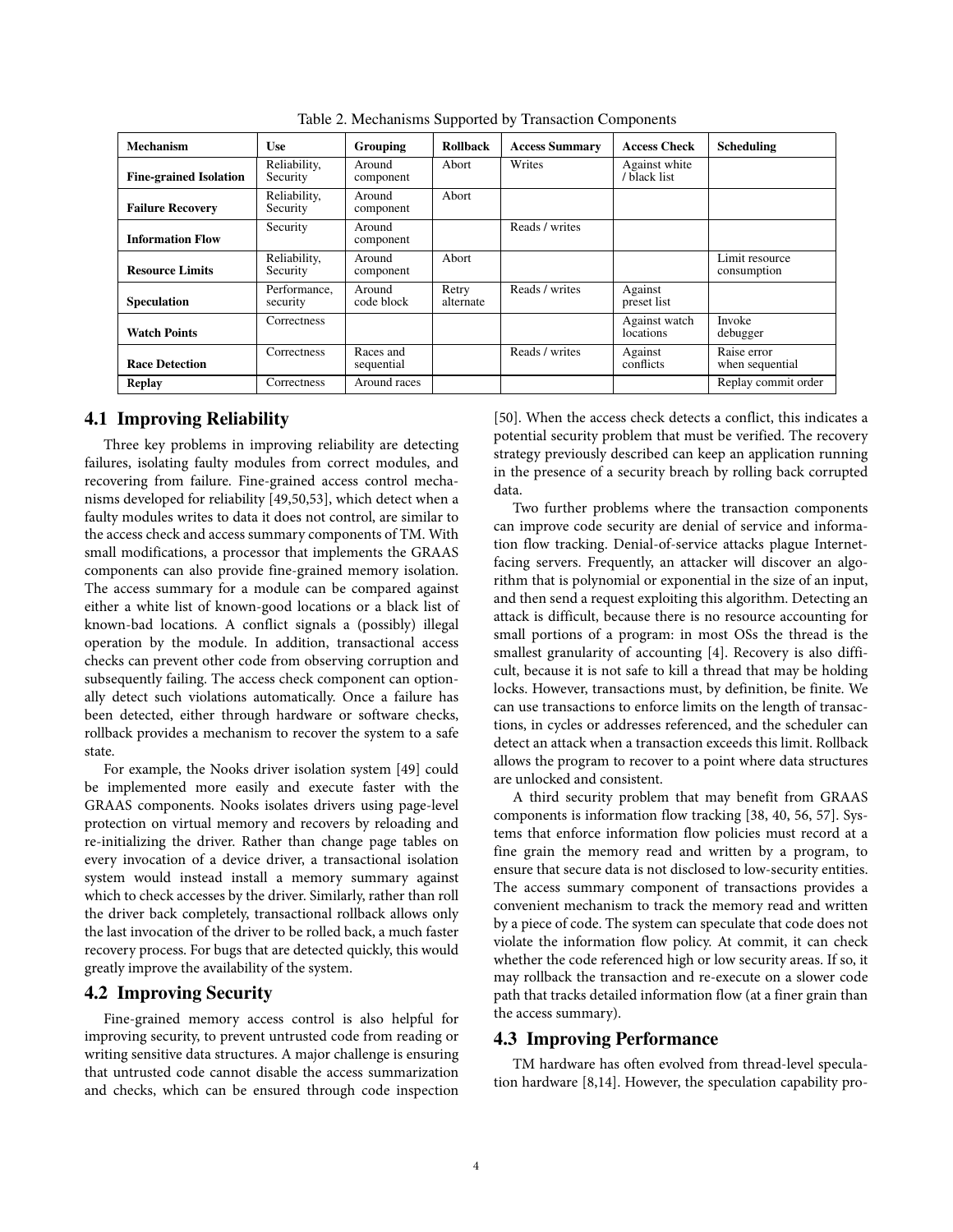vided by rollback can be used separately for other purposes. For example, compilers often support optimizations that cannot be used because they are not safe in the presence of aliasing [13]. At run time, the cost of detecting aliasing may be too high to make the optimization useful [9]. The transactional components provide the opportunity to speculatively execute aggressively optimized code and cheaply detect aliasing at runtime. Similar to the memory speculation hardware on the Itanium processor [25], transactional access checks can detect when a value cached in a register has been accessed through a pointer. If aliasing occurs, the code rolls back and executes a less optimized version. This depends on the same speculation capability previously used for tracking fine-grained information flow, although the access check is against potential aliases. Rollback alone has also been proposed to simplify aggressive optimization [36]. Due to the overhead of beginning and ending transactions, performance gains are most likely to come from removing aliasing and other checks from loop bodies.

Speculative optimization with rollback is also useful to dynamic translation systems [1], such as the Transmeta codemorphing software [11]. These systems can take advantage of rollback to implement precise exception handling in the presence of aggressive optimizations during translation.

# **4.4 Improving Correctness**

It is often difficult to determine what a program is doing at runtime because of the expense of complete monitoring. Previous work has addressed the use of leveraging the TM system to debug code within transactions [24], but when the mechanisms are decomposed, they may be used for all code. We find three interesting uses of the access check and summary components as fast mechanisms for monitoring program memory behavior.

First, access summaries and checks can detect when a program improperly uses transactions. For example, a program may not include all race conditions within transactions. However, by maintaining access summaries and access checks for code outside explicit transactions, races can be detected when two different threads access a memory block. Compiler support may be required to detect safe sharing patterns, for example when a memory block is reallocated between threads [19].

A second use of transactional components is to implement scalable watchpoints [59]. Current architectures support only a small number of watchpoints (e.g, four on the Pentium). The GRAAS access check component can provide an arbitrary number by checking against watchpoint addresses instead of (or in addition to) the transaction's access summary. When a check fails, software can first determine if it is a false positive, and if not, execute the watch point code. In [Section 5.1](#page-4-0), we demonstrate a simple implementation of scalable watchpoints relying on transactional components.

A third use of transactional components is efficient replay of multithreaded code. Flight Data Recorder (FDR) is a mechanism to provide deterministic replay by logging a subset of coherence requests [54,55,56]. However, if all sharing takes place through transactions, it is sufficient to record instead a global order of transaction commits, e.g., with a shared

counter. The transactional scheduler can use this order during replay to ensure the same execution. We discuss a sample implementation of a transactional replay mechanism in [Sec](#page-5-0)[tion 5.2](#page-5-0).

# **4.5 Summary**

Once deconstructed, the GRAAS components of an HTM may be useful in solving many software problems. Some of these solutions require additional hardware support, such as the ability to limit transaction size for denial of service prevention. Thus, these alternate uses should be considered when component interfaces are designed.

#### **5 Case Studies**

This section describes two preliminary case studies where GRAAS components solve software problems beyond transactions: a watchpoint mechanism that executes a handler when a specified address is about to be accessed, and a recording mechanism that supports deterministic replay of transactional programs.

We implement both mechanisms on top of LogTM-SE [58]. However, the mechanisms depend on the GRAAS components and not on the details of LogTM-SE. The watchpoint mechanism relies on access checks and scheduling and the recorder depends on the grouping and scheduling components.

#### <span id="page-4-0"></span>**5.1 Scalable Watchpoints**

Most architectures provide a limited number of memory watchpoints to assist programmers in monitoring memory locations. The processor generates a trap when a program accesses a watched address. However, each watchpoint requires a separate hardware register, which limits the number of watchpoints, e.g. four in Intel x86. Recently, Zhou, et al. proposed new special-purpose architectural support to implement large numbers of watchpoints [59].

The *access check* component of GRAAS can provide an arbitrary number of watchpoints without special-purpose hardware. Rather than checking access against another transaction, a watchpoint mechanism can use this mechanism to check accesses against a list of watchpoints. When a check fails, hardware traps into *scheduling* software that executes the watchpoint code. On LogTM-SE, which supports strong isolation and hence checks access for all memory operations, the watchpoint mechanism works for both transactional and non-transactional code.

As a proof of concept, we have implemented a watchpoint mechanism based on LogTM-SE. The watchpoint software module is implemented as a library that extends LogTM-SE's runtime. The library provides add\_watchpoint and remove\_watchpoint functions. The interface allows the programmer to specify the address and size of the watched address region and to associate a monitoring function with each watchpoint.

Watchpoints leverage LogTM-SE's *summary signature*, which normally provides access checks for descheduled transactions. Every processor checks its local summary signature on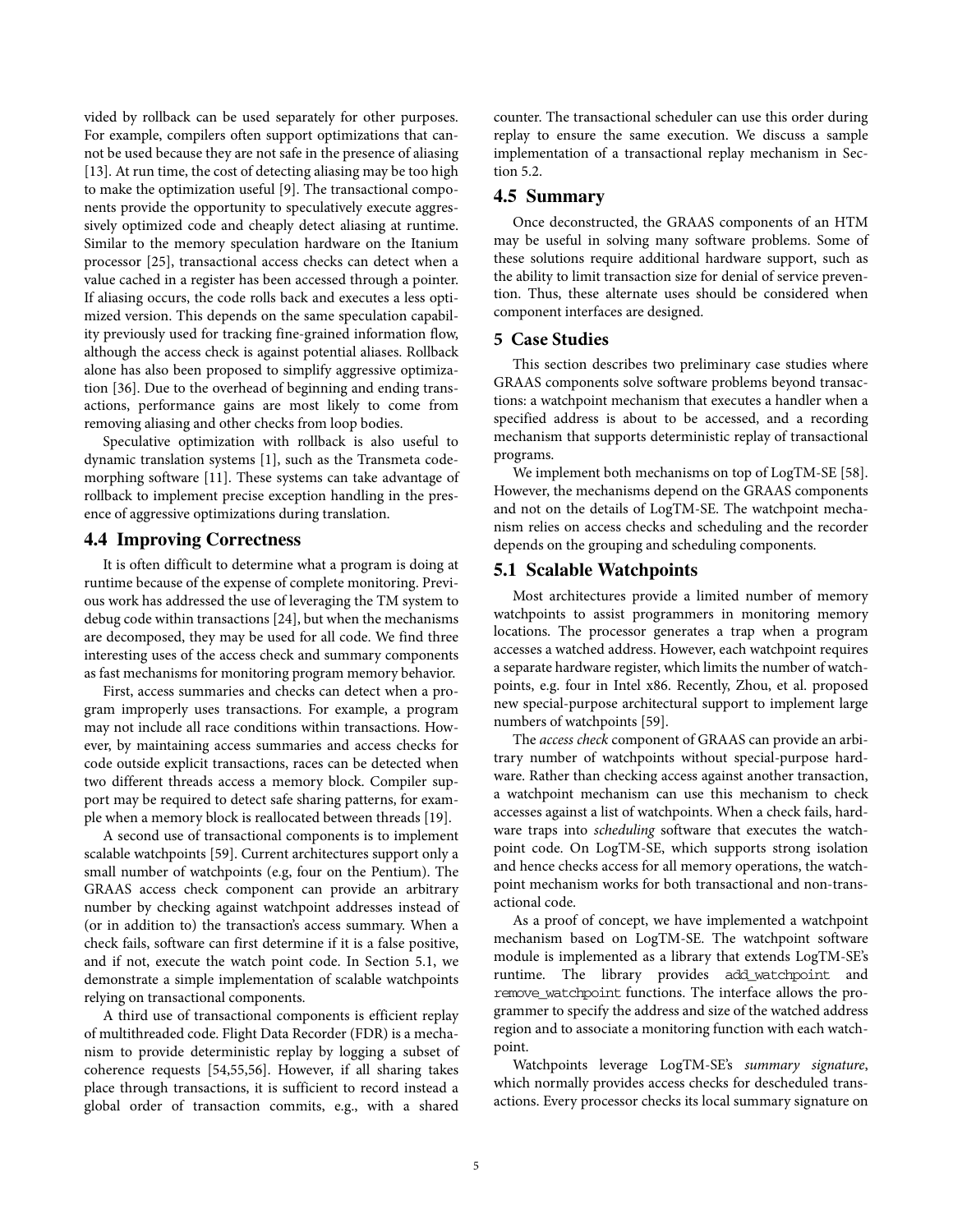

<span id="page-5-1"></span>**Figure 2: Execution overhead for 1 true watchpoint and 0- 1023 false watchpoints with and without signature aliasing**.

every memory request, trapping to software to resolve conflicts. We implement watchpoints by adding the watched addresses to a thread's summary signature.

While the summary signature detects when watched addresses are accessed, it is not sufficient to provide watchpoints. First, the signatures in LogTM-SE may raise false conflicts due to the compact encoding. For TM, it suffices to treat these as true conflicts and either abort the transaction or stall until the transaction causing the conflict completes. However, after reaching a watchpoint, we frequently want to continue execution while continuing to watch the same address. Second, LogTM-SE does not provide hardware to manipulate signatures in software. The watchpoint mechanism requires this to add individual addresses to a signature.

We extend the LogTM-SE interface with a *get\_index* operation, which returns a compact representation of the indexes of the summary signature bits to which a virtual address hashes. The watchpoint mechanism uses this operation to add and remove watched addresses.

Our second extension is a non-privileged *watchpoint flag* that causes hardware to skip the summary signature access check for the next memory request. This allows the watchpoint mechanism to continue execution after a watchpoint executes without triggering another access check conflict.

The software watchpoint module manages the list of watchpoints and dispatches monitoring code. When the hardware detects a conflict, it traps into the software conflict handler. As there may be false positives, the handler compares the faulting address against the list of watched regions. If one (or more) are found, the library executes the monitor function. In all cases, it sets the watchpoint flag before continuing execution. To support watchpoints and virtualized transactions simultaneously, the library only executes watchpoint code when it detects that there was *no* transactional conflict.

We evaluated the watchpoint mechanism with the LogTM-SE simulator [58] on the bzip2 program from SPECint2006. We measure the overhead of (1) executing a watchpoint and (2) false positives due to LogTM-SE's signatures. We insert one

true watchpoint that triggers 46,000 times per second and between 0 and 1023 false watchpoints (addresses that are never referenced). Executing a single true watchpoint takes 200 cycles, mostly due to the time to trap. [Figure 2](#page-5-1) shows the overhead from false conflicts as the number of watchpoints grow from 1 to 1024. The rate increases as the signature, which is only 1024 bits, saturates and causes nearly every memory reference to trap. The figure also shows the overhead for different levels of aliasing in the signature. When a bit in the signature represents more than one watchpoint, fewer false positives occur because the signature is less populated. Overall, LogTM-SE's access check component provides a simple and lightweight mechanism for scalable watchpoints.

# <span id="page-5-0"></span>**5.2 Transactional Flight Data Recorders**

Effectively debugging of multithreaded software is critical to the success of emerging multicore chips. Valuable to any debugger, *deterministic replay* enables a developer to re-execute the (buggy) program and zero in on bugs that faithfully reappear. Moreover, deterministic replay can be useful for fault detection/recovery [41] and intrusion detection [12].

A key challenge for deterministic replay is *recording memory races,* where it is sufficient to record the outcomes of all conflicting memory accesses. Two accesses (reads or writes) *conflict* if they are from different threads, access the same memory block, and at least one of them is a write. Since extant software race recorders slow down program execution tremendously [23,37], researchers have proposed hardware implementations [3,54,55,35,34,56].

The current *Flight Data Recorder (FDR)* [56], for example, supports multicore designs using sequential consistency (SC) or total store order (TSO), which is x86-like. As depicted in [Figure 3](#page-6-0), FDR augments each core with a dynamic *instruction counter (IC)* and local *timestamp memory (TSM).* FDR piggybacks timestamps on some coherence messages and exploits transitivity to add modest runtime overhead while logging only about one byte per thousand instructions executed. Selected logging of *values (Val)* supports TSO executions that are not SC executions.

While hardware vendors have adopted neither HTM nor FDR, combining the two in a *Transactional Flight Data Recorder (XFDR)* can reap synergistic benefits to promote adoption of both in two scenarios. All XFDR variants leverage the grouping component to reduce the logging requirement and scheduling to support replay.

#### **Scenario 1: Races occur only among transactions.** This

scenario occurs if it is *"all transactions, all the time"* [14] or non-transactional memory races are handled separately (or cause deterministic replay to fail).

With this scenario, it is sufficient for XFDR to record the order that transactions commit, and it is not necessary to explicitly track any memory references. A naive implementation uses a *global counter* (protected by a lock). Each thread has a private log. On commit, the thread atomically increments the counter and logs the current value.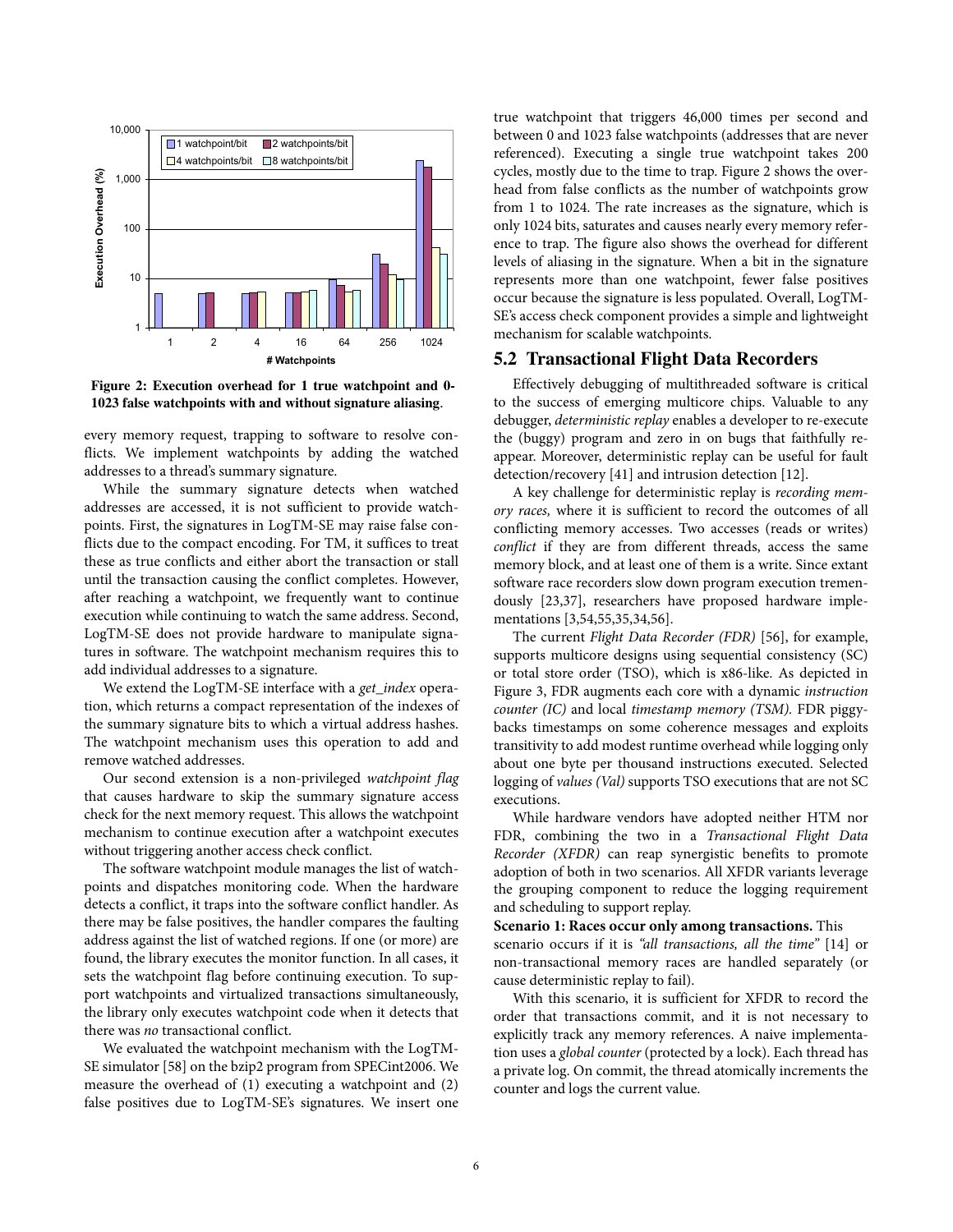

<span id="page-6-0"></span>**Figure 3. A base multicore (unshaded) supplemented with FDR memory race recording hardware (shaded). Used with permission from Xu et al. [56].**

A better implementation uses a *scalar timestamp* [21]. Each thread remembers a single scalar timestamp. Coherence responses carry other threads's timestamps that the requesting thread uses to update its timestamp. On commit, the thread records its current timestamp in its per-thread log without any coordination with others.

This latter design improves on FDR by reducing the timestamp memory (TSM) from 24 Kbytes to 8 bytes and eliminating the instruction count (IC) and value recorder logic (Val). Nevertheless, we expect similar logging performance.

**Scenario 2: Races occur anywhere.** Here we must enable deterministic replay even when non-transactional memory accesses race with transactions or each other.

With this scenario, we see three initial designs. First, we can use FDR as is. Second, we can augment FDR with the scalar timestamp logic above to potentially reduce logging. Third, we can use augmented FDR, but greatly reduce TSM size, because it may be unimportant to optimize logging of non-transactional memory accesses.

**Preliminary work.** To date we have implemented two versions of the global-counter XFDR. The first is an all-software version that runs on a Sun T1 (Niagara) multicore system (where the TM system is implemented with a simple global lock). The second is a hardware implementation based on LogTM [29] simulated using GEMS [52]. We exercise both XFDR implementations (and the corresponding replayers) with a multithreaded program, *racey*, whose final output is sensitive to the order of its frequent data races [54]. In particular, racey computes a signature using a multiplicative congruential pseudo-random number generator [18]. After addressing several minor bugs, the signatures of racey replays match that those of the corresponding recorded execution. This builds confidence in both XFDR implementations, but does not prove them correct.

**Future work.** We plan to implement all three Scenario-2 variants, so we can establish that XFDR can improve upon FDR performance, reduce hardware cost, or both. In doing so,

XFDR could facilitate the adoption of both hardware transaction memory and deterministic replay support.

# **6 Conclusion**

The success of hardware transactional memory depends on convincing chip vendors of its long-term value. Decomposing transactional memory increases the likelihood of its eventual adoption in two ways. First, the components may evolve independently, allowing faster innovation. Second, the components provide more value if exposed separately, because they may be additionally targeted at other problem areas.

In this paper, we presented a decomposition of TM into five GRAAS components: grouping, rollback, access check, access summary, and scheduling. Although the GRAAS components are merely one example of how to decompose transactional memory, we have shown that they have already helped refine one HTM (LogTM-SE) and that they may be applied constructively to other important problems.

#### **7 References**

[1] Erik Altman, Kemal Ebcioglu, Michael Gschwind, and Sumedh Sathaye. Advances and Future Challenges in Binary Translation and Optimization. *Proceedings of the IEEE*, 89(11):1710–1722, November 2001.

[2] C. Scott Ananian, Krste Asanovic, Bradley C. Kuszmaul, Charles E. Leiserson, and Sean Lie. Unbounded Transactional Memory. In *HPCA 11*, February 2005.

[3] David F. Bacon and Seth Copen Goldstein. Hardware-Assisted Replay of Multiprocessor Programs. *Proceedings of the ACM/ONR Workshop on Parallel and Distributed Debugging, published in ACM SIGPLAN Notices*, pages 194–206, 1991.

[4] Gaurav Banga, Peter Druschel, and Jeffrey C. Mogul. Resource containers: a new facility for resource management in server systems. In *Proceedings of the Third USENIX Symposium on Operating Systems Design and Implementation*, pages 45–58, February 1999.

[5] Burton H. Bloom. Space/Time Trade-offs in Hash Coding with Allowable Errors. *Communications of the ACM*, 13(7):422–426, July 1970.

[6] Colin Blundell, Joe Devietti, E Christopher Lewis, and Milo M.K. Martin. Making the fast case common and the uncommon case simple in unbounded transactional memory. In *ISCA 34*, June 2007.

[7] Luis Ceze, Pablo Montesinos, Christoph von Praun, and Josep Torrellas. Colorama: Architectura Support for Data-Centric Synchronization. In *HPCA 13*, February 2007.

Luis Ceze, James Tuck, Calin Cascaval, and Josep Torrellas. Bulk Disambiguation of Speculative Threads in Multiprocessors. In *ISCA 33*, June 2006.